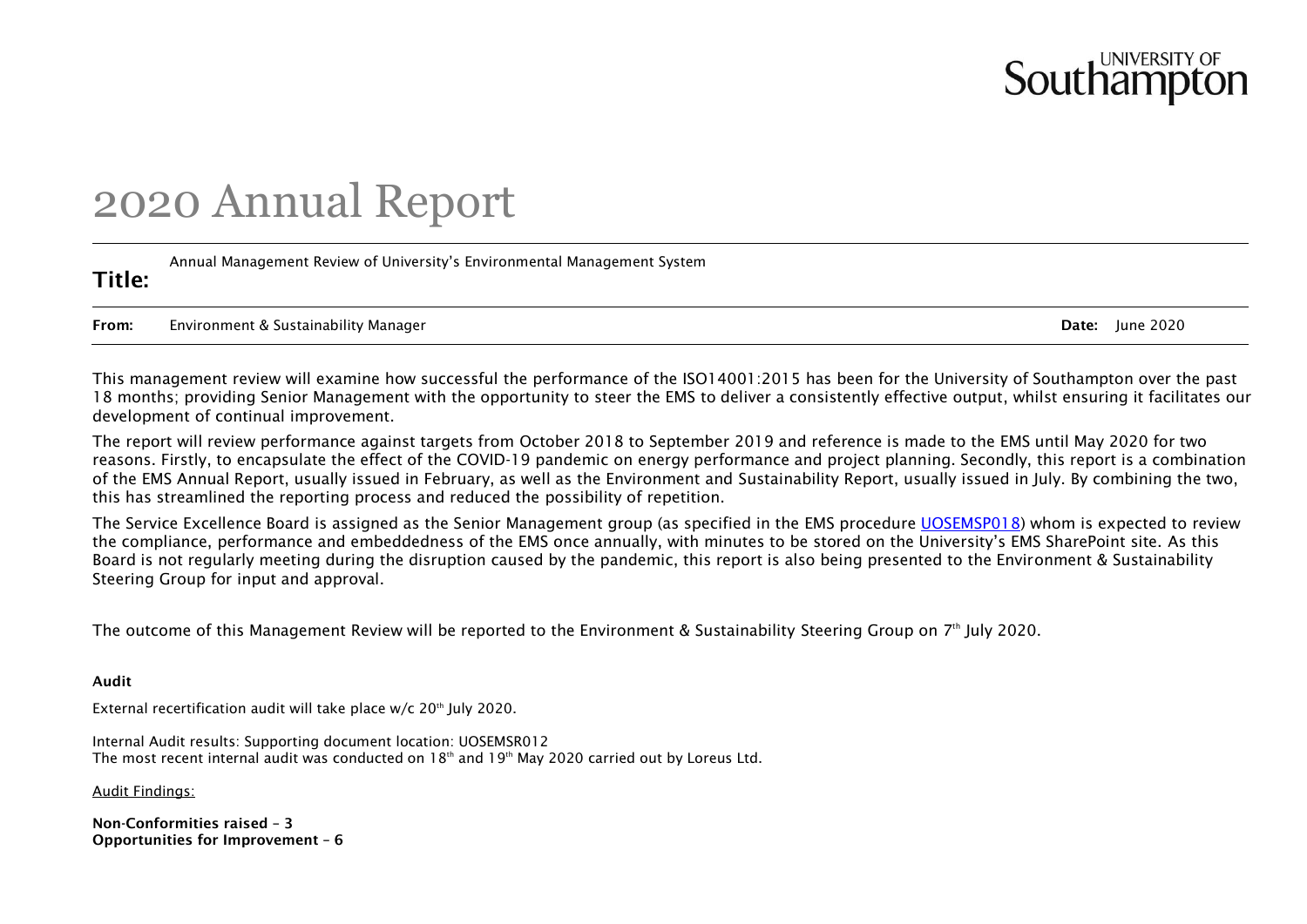Just to note, in previous years, 'Recommendations' were raised at internal audit instead of Non-Conformities. However, in order to align internal audit findings to ISO14001, Non-Conformities will be raised going forward. This will, therefore, increase the number raised in comparison to previous years.

#### EMS Changes

Following the COVID-19 pandemic, the government announced lockdown, starting on 23<sup>rd</sup> March 2020. Up until this date, the university was running at usual capacity. However, after this date, much of the university was shut down, including students returning to their homes and a significantly reduced level of activity on University campuses. The energy savings arising from this period have been interesting and the closing of buildings has been useful in highlighting areas where baseloads can be reduced further.

Pavement works are required in Valley Gardens following tree root damage. Prior to work taking place, biodiversity surveys have been needed to be carried out to avoid disturbance to local habitats.

Aspects Register - The Aspects register will now be held online on the LUS web portal [https://thecompliancepeople.co.uk/.](https://thecompliancepeople.co.uk/) The Environmental Aspects Register held locally has been archived in order to streamline processes, avoid duplication and create one central EMS hub. Here, we can update the Aspects Register, raise nonconformities and track progress against targets.

#### Risks:

- Competition for funding to make energy / building improvements.
- Significant budget impact from the COVID-19 pandemic.
- Require increased and improved project coordination to ensure progress towards electricity, gas and water reduction targets.

#### Opportunities:

- Increased cross departmental working, between Mechanical Engineers, Planners, Building Managers, Academic Faculties, Energy, PMU & Sustainability Manager
- Faculties to set up energy working groups
- Increased awareness campaigns through monthly reports to site managers on electricity usage & waste & recycling breakdowns
- Opportunities to build upon behaviour change actioned in response to COVID-19 pandemic.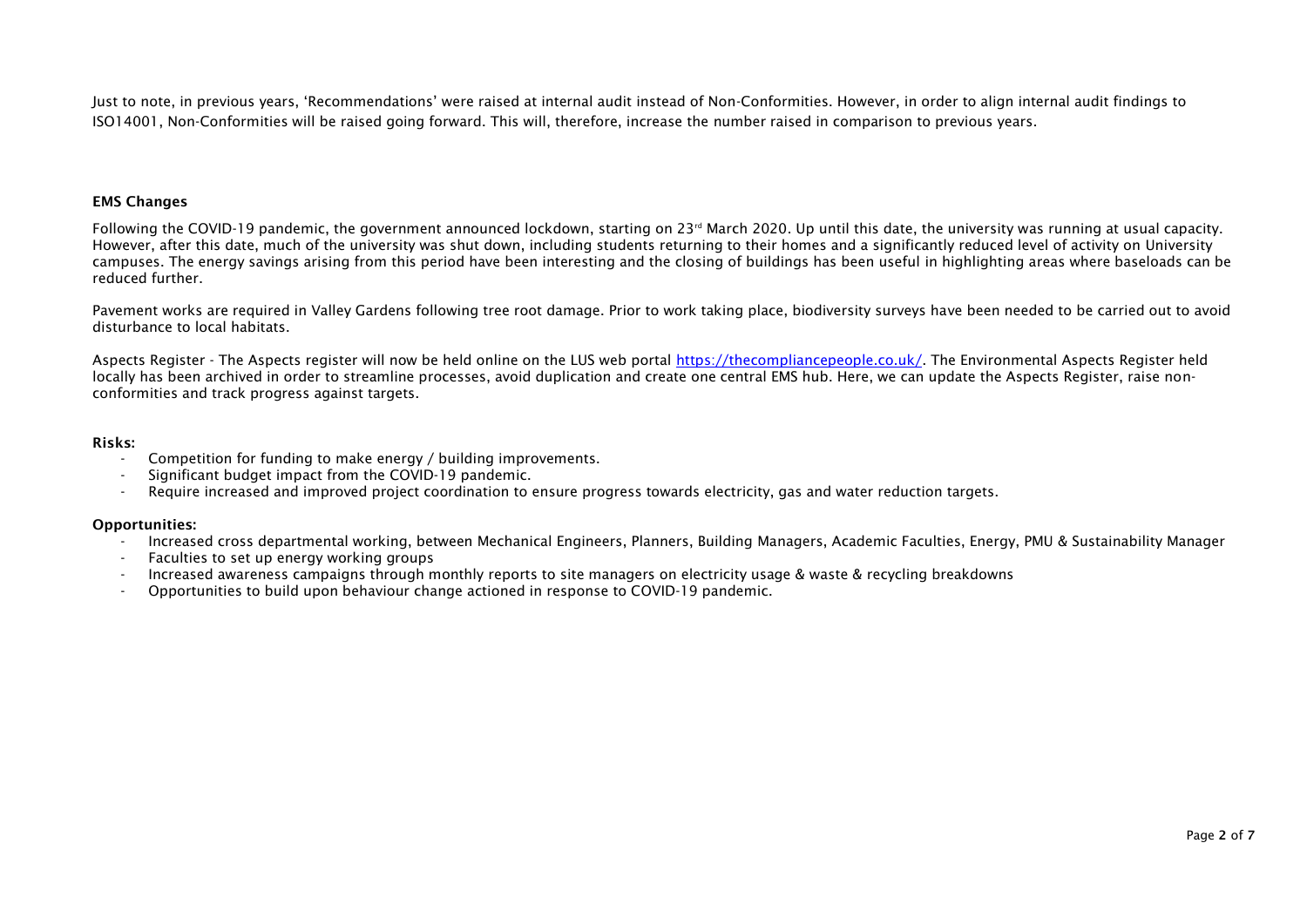## Objectives & Monitoring

## Performance against targets - October 2018 – September 2019

| <b>Objective</b>                                                                                                                         | <b>Monitoring</b>                                                                                                                                                                                                                                                                                                                                                                                                                                                                                                                                                                                                                                                                                                                                                                                                                                                                                                                                                                                                 |  |  |
|------------------------------------------------------------------------------------------------------------------------------------------|-------------------------------------------------------------------------------------------------------------------------------------------------------------------------------------------------------------------------------------------------------------------------------------------------------------------------------------------------------------------------------------------------------------------------------------------------------------------------------------------------------------------------------------------------------------------------------------------------------------------------------------------------------------------------------------------------------------------------------------------------------------------------------------------------------------------------------------------------------------------------------------------------------------------------------------------------------------------------------------------------------------------|--|--|
| <b>Biodiversity: Maintain &amp; where</b><br>possible enhance habitats for the<br>benefit of people & wildlife                           | Biodiversity Action Plan in use by Biodiversity Group, monitoring progress and promoting continual improvement.<br>Biohedge planted four years ago is now large enough to hold nesting birds<br>In collaboration with the organisation 'British Hedgehogs' for assisting in becoming a 'hedgehog-friendly<br>campus'. Steps will need to be taken to promote hedgehog care across the estate in order to achieve<br>bronze accreditation.<br>Bioblitz was held $7th$ -8 <sup>th</sup> June 2019, looking at local ecology and mapping natural history found through<br>Hampshire Biodiversity Information Centre. Bioblitz 2020 has been in collaboration with the Science &<br>Engineering Event SOTSEF - promoting biodiversity actions at home<br>In September 2019, the university was awarded £500 from Kew Gardens to install time lapse cameras in<br>Valley Gardens and around the estate. These have been successful in photographing a range of mammals,<br>such as foxes, badgers, deer and hedgehogs. |  |  |
| <b>Carbon: Reduce carbon emissions by</b><br>20% from 2005/2006 baseline by<br>2020 - October 18 - September 19                          | Carbon Savings have been addressed in the Carbon Management Plan Annual Report, written in March 2020.<br>See detailed energy and carbon data below.                                                                                                                                                                                                                                                                                                                                                                                                                                                                                                                                                                                                                                                                                                                                                                                                                                                              |  |  |
| <b>Education for Sustainable</b><br><b>Development:</b> Sustainability course<br>content; using the campus as a<br>resource for learning | Intern placement within waste and recycling team (March 2020)<br>Links between Transport Research Group and University operations/Travel Plan<br>Academic and student representation on operational working groups (Biodiversity Working Group, Energy<br><b>Working Group)</b>                                                                                                                                                                                                                                                                                                                                                                                                                                                                                                                                                                                                                                                                                                                                   |  |  |
| <b>Engagement:</b> Engage students &<br>staff and the community on the<br>principals of sustainability                                   | Development of Strategic Communications Plan to make messaging more concise and user friendly<br>$\blacksquare$<br>Use of communications portals such as Sussed and Staff Matters to promote sustainability stories to staff<br>Use of electronic screens around site to engage students in energy savings and shut down events<br>Since the COVID-19 outbreak, newsletters have been circulated within the Estates and Facilities team,<br>sharing stories and communications                                                                                                                                                                                                                                                                                                                                                                                                                                                                                                                                    |  |  |
| <b>Environment Management System:</b><br>Continual Improvement and<br><b>Enhanced performance</b>                                        | The EMS External Audit is due in July 2020 for recertification in August 2020. However, due to COVID-19, this will<br>be a desk-based audited, with a follow-up site-based audit within six months.<br>In April 2020, a desk-based internal audit was conducted by Loreus, who highlighted 3 Non-Conformities and 6<br>Opportunities for Improvement.                                                                                                                                                                                                                                                                                                                                                                                                                                                                                                                                                                                                                                                             |  |  |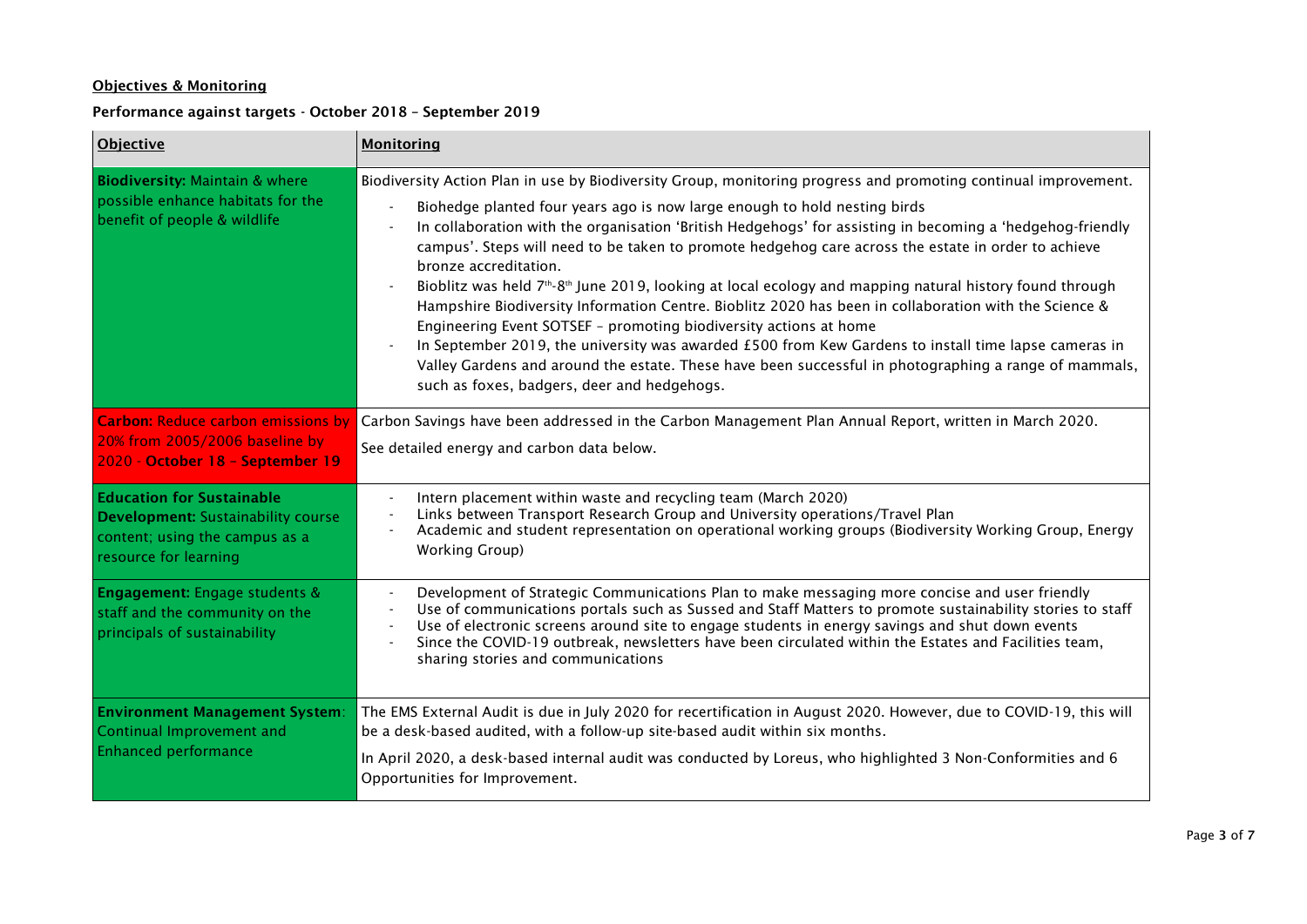| <b>Pollution prevention &amp; legal</b>                                                                                                                  | Environmental Incidences are logged on the Register of Environmental Incidents UOSEMSR004.                                                                                                                                                                                                                                                                                                                                                                                                                                                                                                                                                                                                                                                                                                                                                                                      |                   |          |  |  |
|----------------------------------------------------------------------------------------------------------------------------------------------------------|---------------------------------------------------------------------------------------------------------------------------------------------------------------------------------------------------------------------------------------------------------------------------------------------------------------------------------------------------------------------------------------------------------------------------------------------------------------------------------------------------------------------------------------------------------------------------------------------------------------------------------------------------------------------------------------------------------------------------------------------------------------------------------------------------------------------------------------------------------------------------------|-------------------|----------|--|--|
| compliance: Minimise emissions to<br>air, land & water<br>Ensure we operate within our<br><b>Compliance Obligations</b>                                  | Since Jan 2019 there have been four environmental incidences:<br>2 x water contamination<br>1 x oil storage<br>1 x chemical spill<br>Corrective action was taken and lessons learned                                                                                                                                                                                                                                                                                                                                                                                                                                                                                                                                                                                                                                                                                            |                   |          |  |  |
| Procurement: Manage our supply<br>chain by considering the economic,<br>ethical & environmental impacts &<br>whole-life costs of purchasing<br>decisions | The Procurement Sustainability Working Group has been established and have now succeeded in drafting their<br>Terms of Reference to drive continual improvement in the department. This will enable the team to raise the<br>profile of sustainable procurement within the University by challenging current processes, sharing best practise<br>and demonstrating that sustainable approaches result in savings and added value. The team are working with the<br>Flexible Framework, which demonstrates best practice for ways of working, grading levels 1-5. Current working<br>practices have been shown to be at Level 3, which is recommended for ISO14001 standard. The team are now<br>working towards levels 4 and 5. They have also produced a Corporate and Social Responsibility in Procurement<br>Report, outlining their aims and commitments to sustainability. |                   |          |  |  |
| Sustainable Buildings: Design, build<br>& refurbish our estate in an<br>environmentally responsible &<br>resource-efficient way                          | The Sustainable Buildings Working Group met throughout 2019, considering the University's ambition towards<br>sustainable buildings. There was discussion on adopting Passivhaus as the certificated method for ensuring the<br>energy management principles of the buildings are best practise. Further work is needed for formalise the<br>approach and update the Sustainable Buildings Policy.                                                                                                                                                                                                                                                                                                                                                                                                                                                                              |                   |          |  |  |
| <b>Travel: Improve transport options</b><br>available to staff, students & visitors<br>to reduce car travel                                              | The Travel Plan for 2015-2020 has successfully be delivered, with a focus to now release the Travel Plan for 2020-<br>2030. Target for student car usage has been met and has reduced from 10% to 3%. Progress has made for<br>reducing staff car usage, currently at 37.5% against a 46.5% baseline and 30% target.                                                                                                                                                                                                                                                                                                                                                                                                                                                                                                                                                            |                   |          |  |  |
| <b>Waste: Manage our waste according</b>                                                                                                                 | <b>Recycling KPIs:</b>                                                                                                                                                                                                                                                                                                                                                                                                                                                                                                                                                                                                                                                                                                                                                                                                                                                          | 2009/10 Baseline: | 2018/19: |  |  |
| to the waste hierarchy - prevent,                                                                                                                        | 65% from all resource streams                                                                                                                                                                                                                                                                                                                                                                                                                                                                                                                                                                                                                                                                                                                                                                                                                                                   | 46%               | 49%      |  |  |
| reuse, recycle, recover, dispose<br>October 18 - September 19                                                                                            | 60% by bin weight - Campuses                                                                                                                                                                                                                                                                                                                                                                                                                                                                                                                                                                                                                                                                                                                                                                                                                                                    | 49%               | 59%      |  |  |
|                                                                                                                                                          | 50% by bin weight - Halls                                                                                                                                                                                                                                                                                                                                                                                                                                                                                                                                                                                                                                                                                                                                                                                                                                                       | 34%               | 40%      |  |  |
|                                                                                                                                                          | 85% from all refurb projects                                                                                                                                                                                                                                                                                                                                                                                                                                                                                                                                                                                                                                                                                                                                                                                                                                                    | 92%               | 94%      |  |  |
|                                                                                                                                                          | 85% from all new builds                                                                                                                                                                                                                                                                                                                                                                                                                                                                                                                                                                                                                                                                                                                                                                                                                                                         | 98%               |          |  |  |
| <b>Water: Reduce by 30% from</b><br>2009/2010 baseline by 2020<br><b>October 18 - September 19</b>                                                       | Water consumption and reduction is reviewed in the Carbon Management Plan Annual Report, written in March<br>2020. There have been good savings, falling slightly short of the target. Does not take into account the growing<br>size of the university since the baseline was set.<br>25% savings in water consumption from 2009/10 baseline.<br>136 tonnes of carbon saved through water-saving projects.                                                                                                                                                                                                                                                                                                                                                                                                                                                                     |                   |          |  |  |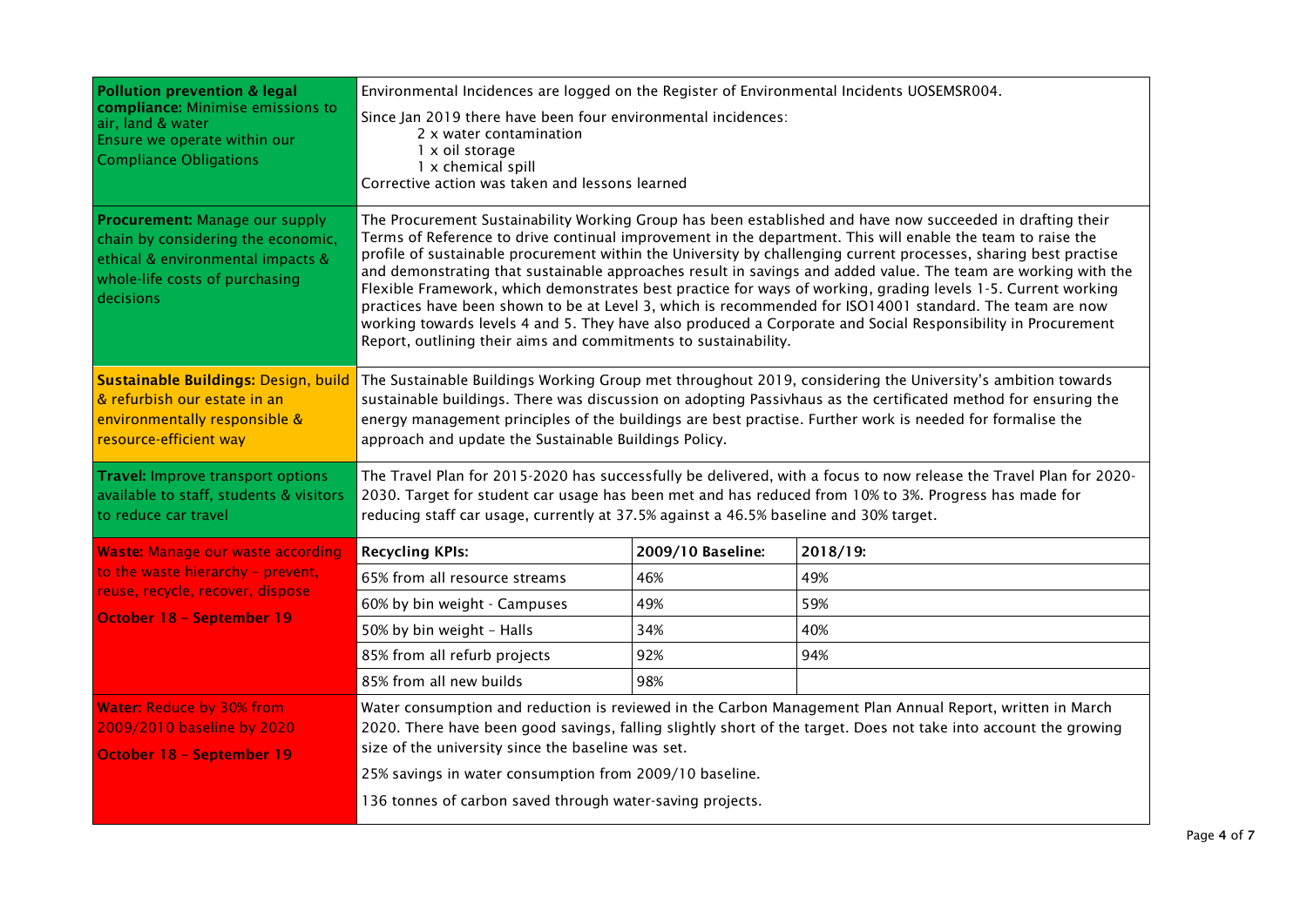## Performance against targets - October 2018 – September 2019

| <b>Energy and Carbon</b><br><b>Reduction Targets</b><br>$KPI = 20\%$ Reduction | Result                                                                                    | Reason                                                                                                                                                                                                                                                                                                                                                                                                                                                |
|--------------------------------------------------------------------------------|-------------------------------------------------------------------------------------------|-------------------------------------------------------------------------------------------------------------------------------------------------------------------------------------------------------------------------------------------------------------------------------------------------------------------------------------------------------------------------------------------------------------------------------------------------------|
| Tonnes of CO <sub>2</sub><br>generated from Scope<br>1&2 emissions             | Baseline: 31,983 tonnes of CO2<br>2018/19 Actual: 31,163<br>Target: <25,586 tonnes of CO2 | Target has not been met, but there has been a 3% saving against the prior year 2017/18.<br>The largest impact on carbon emissions during 2018/19 was from the operational issues of<br>the CHP.<br>This figure does not take into account the growing size of the university since the baseline<br>was set.                                                                                                                                           |
| <b>Electricity Usage in kWh</b>                                                | Baseline: 35,868,000 kWh<br>2018/19 Actual: 39,361,736<br>Target: 28,694,400 kWh          | This target has not been met against the baseline, although there have still been electricity<br>savings across the estate. The largest electricity reductions were seen in student<br>accommodation due to a continuous replacement to LED lighting. Ten main student<br>accommodation sites saw reductions totalling about 600,000 kWh.<br>This figure does not take into account the growing size of the university since the baseline<br>was set. |
| <b>Gas Usage in kWh</b>                                                        | Baseline: 86,838,000 kWh<br>2018/19 Actual: 75,010,595<br>Target: 69,470,400 kWh          | Although this target has not been met, savings can be seen against the baseline and there<br>has been a 20% reduction against 2017/18. This was due to the refurbishment of boiler<br>room at Aubrey House, completed September 2018.<br>This figure does not take into account the growing size of the university since the baseline<br>was set.                                                                                                     |
| Kg of CO2 / £ turnover                                                         | Baseline: 0.103kg/£<br>2018/19 Actual: 0.079kg/£<br>Target: 0.08kg CO2/£                  | Against the baseline, there has been a 23% reduction in carbon emissions, showing a more<br>realistic view of improvements made across the estate in carbon savings.                                                                                                                                                                                                                                                                                  |
| Tonnes of CO <sub>2</sub> / FTE<br>student & staff                             | Baseline: 1.37 tonnes CO <sub>2</sub><br>2018/19 Actual: 1.14<br>Target: 1.096 tonnes/FTE | $CO2$ savings have been achieved through energy and gas savings and given the increasing<br>number of students and staff, this has resulted in savings per person. There has been a 17%<br>reduction against the baseline figure.                                                                                                                                                                                                                     |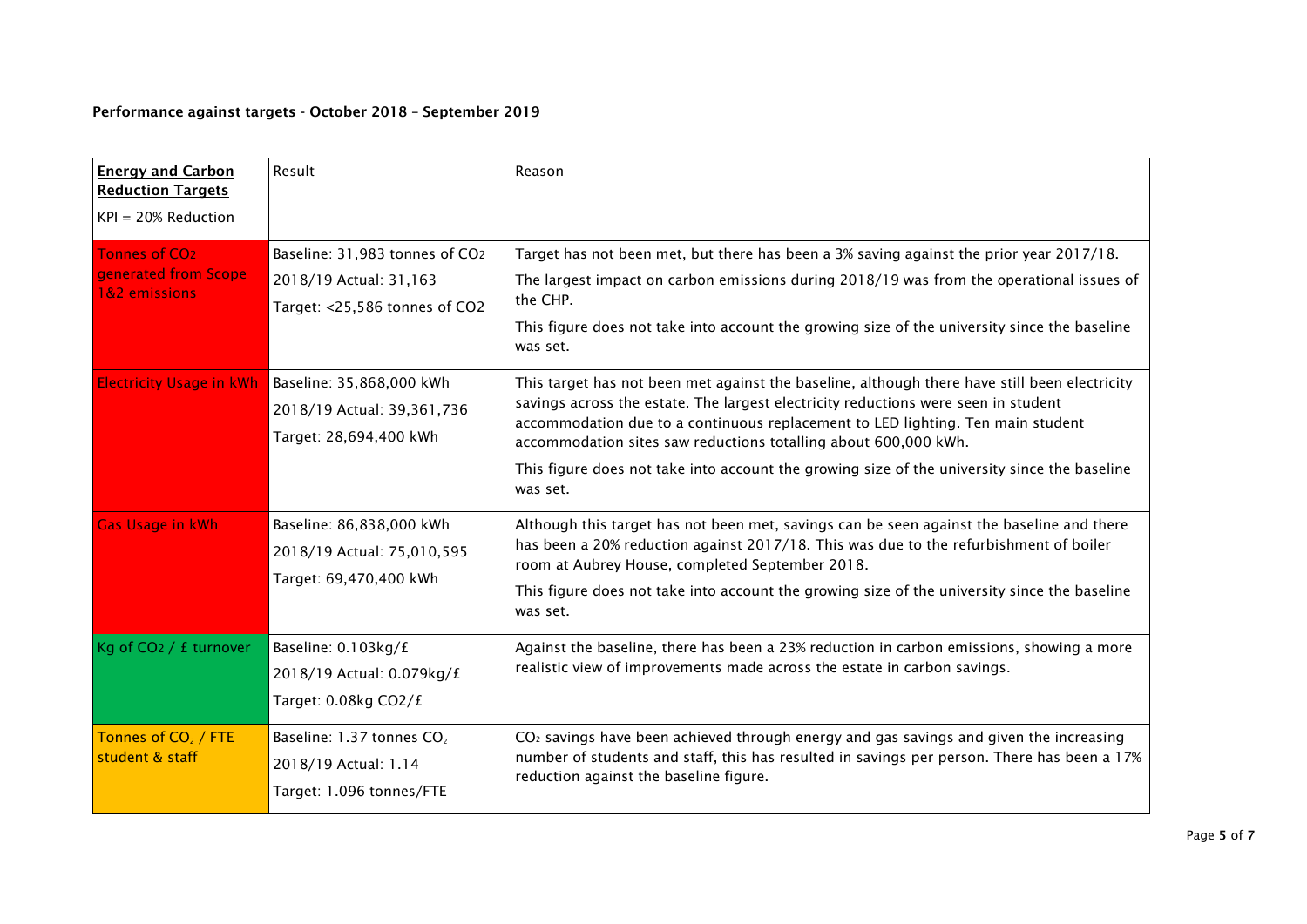| <b>Residence Occupant</b> | Tonnes of $CO2$ / Halls of Baseline: 2.02 tonnes $CO2$<br>2018/19 Actual: 1.26 | Since the baseline was set, there has been a great carbon saving of 38% when reviewing $CO2$<br>per halls occupant. |  |  |
|---------------------------|--------------------------------------------------------------------------------|---------------------------------------------------------------------------------------------------------------------|--|--|
|                           | Target: 1.61 tonnes/occupant                                                   |                                                                                                                     |  |  |

### Communication

Communication continues to be an important part of promoting the good work of the EMS. There is continued use of social media to promote key awareness days, sustainability events, good news stories and advice to staff and students. The social media channels used are Twitter and Facebook, looking forward with the potential to use Instagram also in order to improve outreach to the student population.

There have been sustainability-based articles and updates in the Staff Matters magazine, as well as Sussed articles and website updates, with articles addressing issues such as sustainable travel and biodiversity. This is in order to engage staff in sustainability issues and encouraging others to contribute to the university goals. In September 2019, a sustainability stand was at the university Freshers Fair. This was a successful and engaging event, with students making suggestions for improving sustainability in Halls of Residences and across the campus.

### Continual Improvement

There has been a drive to reduce single-use plastics on campus, encouraging visitors to catering outlets to bring reusable mugs, with usage being monitored by the catering team. There has been a reduction in single-use catering items, such as sugar and condiments. There has been a focus on sustainability at The Plant Pot restaurant also, offering a zero-meat menu and selling zero waste dry food items. Looking at energy projects, there have been LED lighting upgrades across the campuses, replacing failed lighting stock with LED replacements where possible. There has been a large refurbishment project in B.29, making the building more efficient and reducing energy usage. Water savings have been achieved through the replacement of taps and showers in sports facilities to low flow in order to make consumption savings.

An initiative has been identified for carbon offsetting with the current food waste that is being sent to an anaerobic digester. This food waste produces energy, which is used by the National Grid. Using a conversion factor, we can calculate how much energy is being generated through our food waste. Between April 2019 and March 2020, a total of 265 tonnes of food waste was disposed of, which equates to a saving of 27,970 kg CO2e and 7,636 kg of carbon. This can be used as a monthly carbon saving without any further investment needed.

## Effects of COVID-19 outbreak on period March-May 2020

On 23<sup>rd</sup> March 2020, the UK was sent into lockdown following the outbreak of COVID-19. This changed the use of buildings as students were sent home from campus and staff left campus to work from home. Although some buildings were powered down, some were also required to remain in use due to COVID-19 testing, laboratory work and the requirement for equipment to kept switched on to keep research samples safe. Lighting and equipment was switched off where possible and the energy in buildings has been monitored.